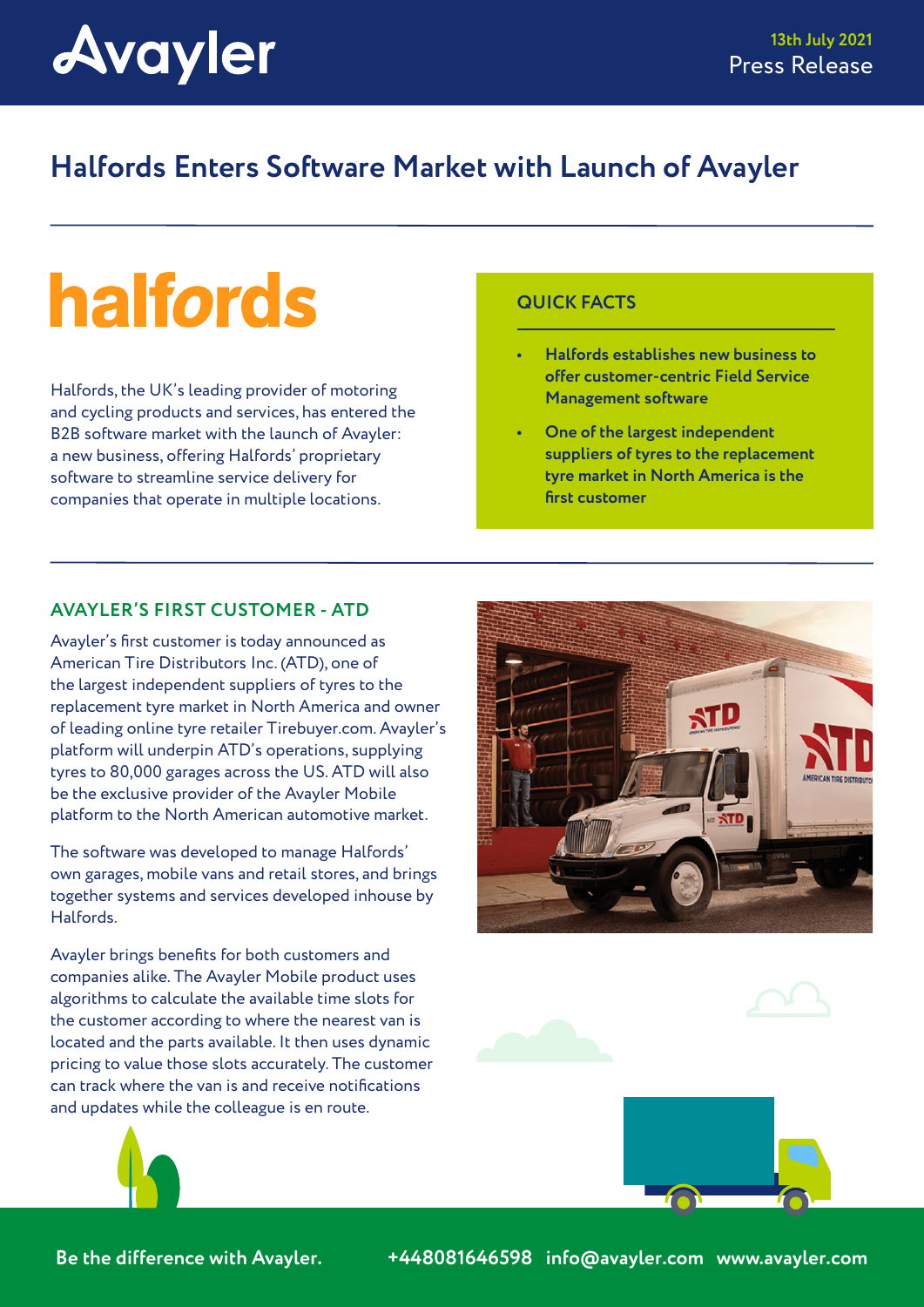The platform ensures companies can calculate the cheapest and quickest routes to their customer; maximise colleague productivity on the job; give details of traffic on the road; and provide the colleague with detailed checklists to ensure a safe and consistent service is provided.

The platform delivers a vastly superior customer experience, with no direct equivalent on the market today. Halfords has been using the platform for 3 years and today it manages over 70,000 services per week. Halfords Mobile Expert van operation,

which has a 4.8/5 Trustpilot rating, has seen an 70% increase in job productivity and more than 200% increase in utilisation since it started using the platform, demonstrating the potential benefits to businesses and end-user customer satisfaction.

Avayler will be based in the UK but will serve customers internationally. The company is on track to expand its workforce to more than 45 people over the next 2 years, including 30 software engineers and will continue to develop its IP as an omni-channel service management platform.

**" We're proud to be launching Avayler today with ATD as our first client. This is an historic moment for Halfords and another major milestone in our transition to become a market leading motoring services focused business. The Avayler platform has enabled us to optimise our motoring services operations across our stores, garages and mobile vans, reducing operating costs, growing profits and delivering a better customer experience. We're very excited about the opportunities this platform will create for Halfords in the UK and internationally."**

**GRAHAM STAPLETON, CEO OF HALFORDS**

**" At ATD, we're committed to helping our customers thrive in an evolving industry. We continuously search around the world to bring new technology and capabilities that complement our customers' businesses." "As the trend toward mobile tire installation continues to grow, ATD is looking forward to accelerating access to best-in-class technology for our customers that are interested in entering the mobile tire installation business. We're excited to partner with Avayler to bring this offering to our tire retailers."**

**STUART SCHUETTE, PRESIDENT & CEO OF ATD**